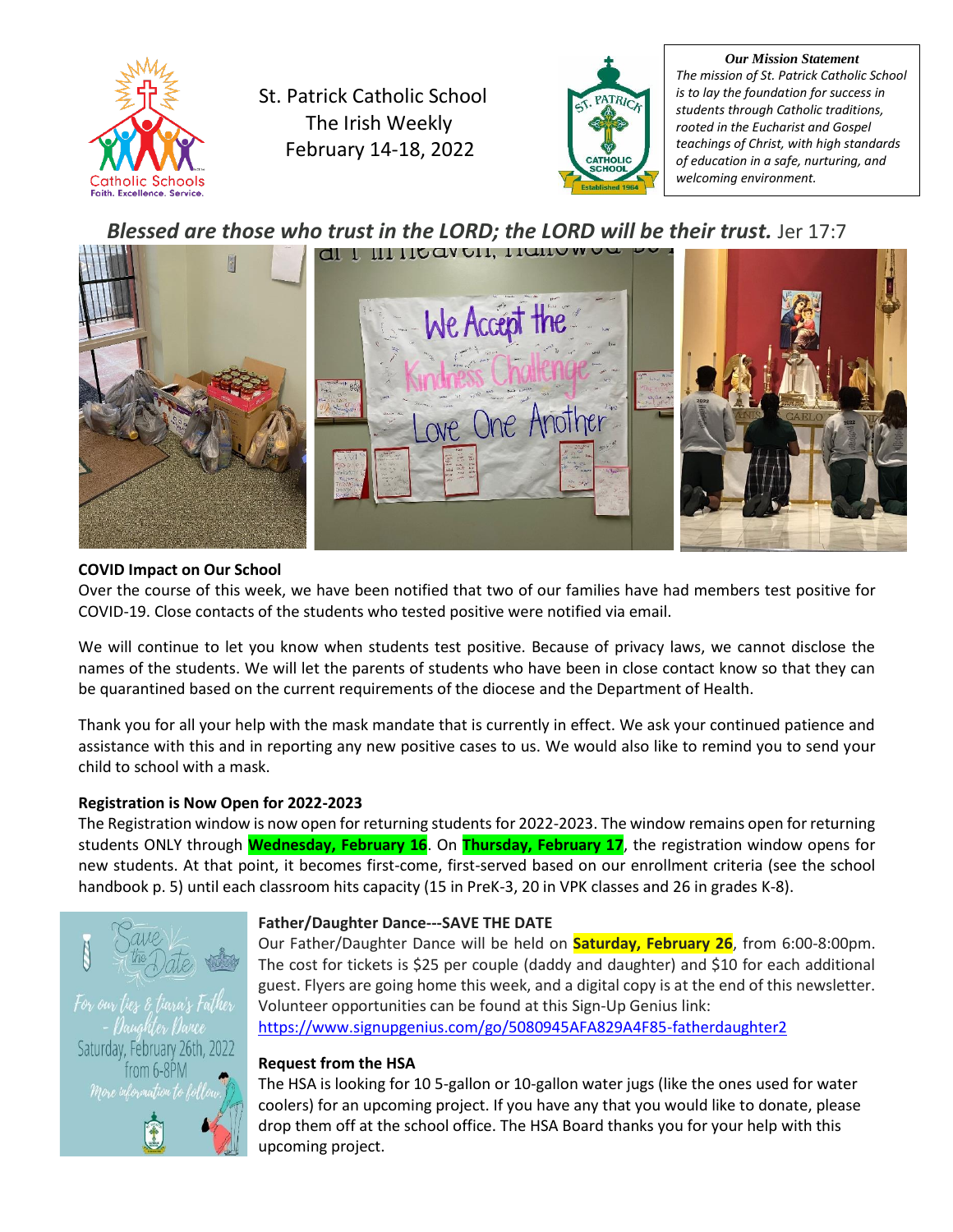#### **No School Friday or Monday**

Just a reminder that there is NO SCHOOL on **Friday, February 18 or Monday, February 21**. Enjoy the long weekend!

#### **Health Reminders**

Please remember that your child must be fever-free (without fever-reducing medication) for 24 hours before returning to school after an illness. Also, please remember that if your child is absent for three consecutive school days, that we need a note from a doctor to be given to the office upon their return.

#### **Lunch Volunteers Needed**

We are looking for 1-2 parents to volunteer to assist with lunchroom during the week. Our lunch periods run from 11:00-12:30. If you would like to volunteer to help in the lunchroom, please contact the school office.

#### **Service Hours Update**

Please remember that each family, except for VPK families, is required to perform 20 service hours for our school community. If you have already completed hours, please make sure that they are entered into FACTS. If you are not sure how to do this, contact the school office. The deadline for submitting hours is **Friday, April 29**. There is a financial penalty for each hour that has not been completed by a family.

#### **Upcoming Health Screenings—February 15**

St. Vincent's Mobile Health Outreach Ministry has confirmed **Tuesday, February 15, 2022,** to perform the state required screenings as follows:

Kindergarten – Hearing 1st Grade - Hearing, BMI

3 rd Grade – BMI

6 th Grade – BMI, Hearing, Scoliosis

St. Vincent's will provide the staff and equipment for the screenings and has implemented new protocols with reference to the COVID 19 pandemic.

If your child is in one of the above classes, and you prefer your child NOT be screened, please send an email to the school to opt out of screening.

#### **This Week-At-A-Glance**

#### **Monday, February 14**

- Registration for returning students is open
- Candygrams delivered to classes

#### **Tuesday, February 15**

- Registration for returning students is open
- Health Screenings through St. Vincent's Mobile Health (grades K, 1, 3 and 6)
- Soccer Shots on Campus
- Reconciliation Prep Class 6-7:30pm

#### **Wednesday, February 16**

- Registration for returning students is open (Final day for ONLY returning students to register)
- $\bullet$  5<sup>th</sup> and 6<sup>th</sup> Grade at Starbase (make sure to bring lunch)

#### **Thursday, February 17**

- Open Registration for all grades
- 5 5<sup>th</sup> and 6<sup>th</sup> Grade at Starbase (make sure to bring lunch)

#### **Friday, February 18**

• No School—Professional Development Day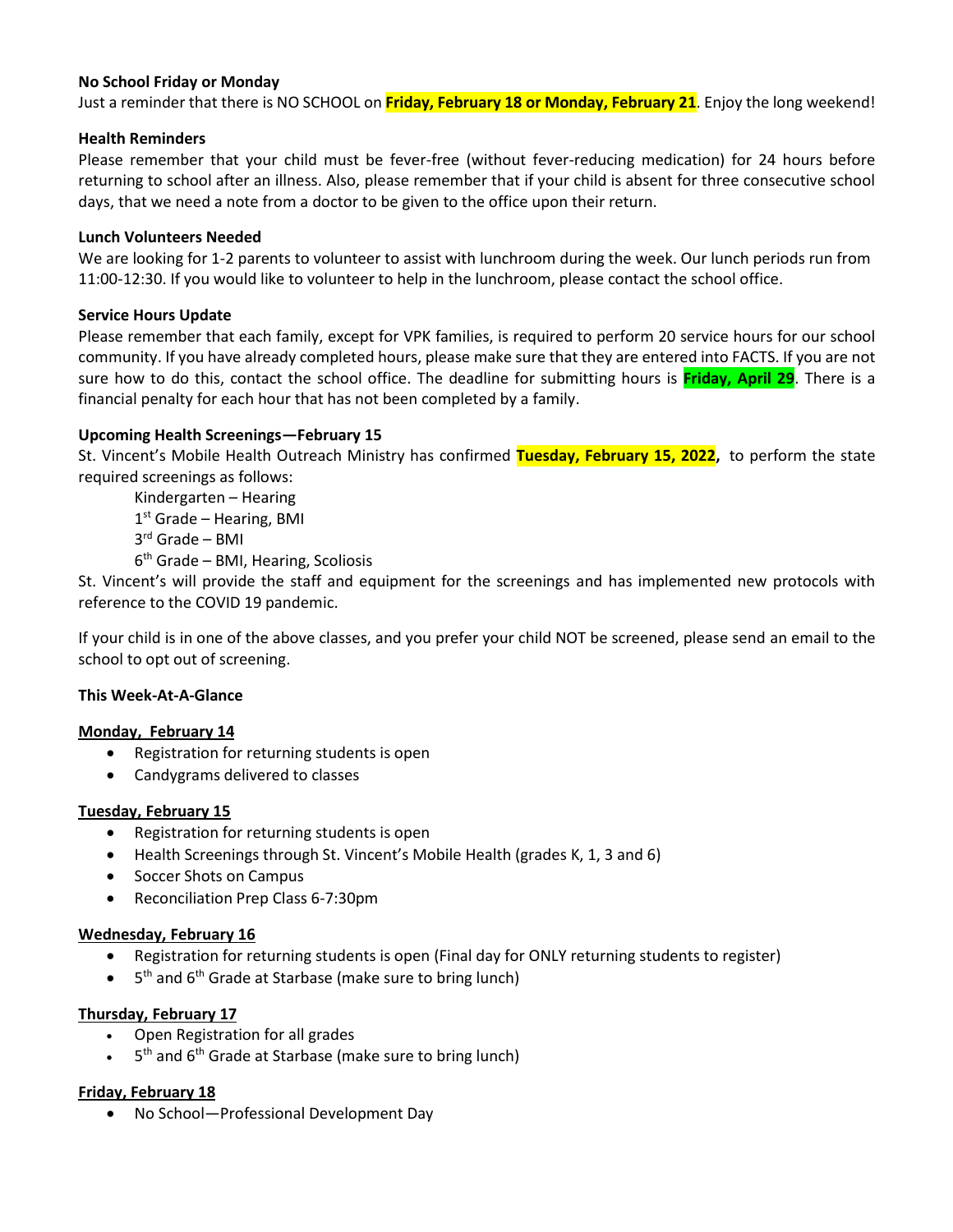

## Ties & Tiara's Father-Daughter Dance

Join us Saturday, February 26th, from 6-8PM<br>in the Parish Hall. It will be a fun-filled evening with music, photo ops and light refreshments.<br>One lucky girl will be crowned Miss St. Patrick!







PLEASE DETACH AND RETURN COMPLETED FORM WITH PAYMENT BY 2/23/2022.

|                                                    | QUANTITY | <b>TOTAL</b> |
|----------------------------------------------------|----------|--------------|
| COUPLE TICKET \$25                                 |          | \$25         |
| ADDITIONAL CHILD SIO EACH                          |          |              |
| MISS ST. PATRICK RAFFLE<br><b>TICKETS \$2 EACH</b> |          |              |
|                                                    |          |              |

**STUDENT NAME** 

TEACHER/ GRADE